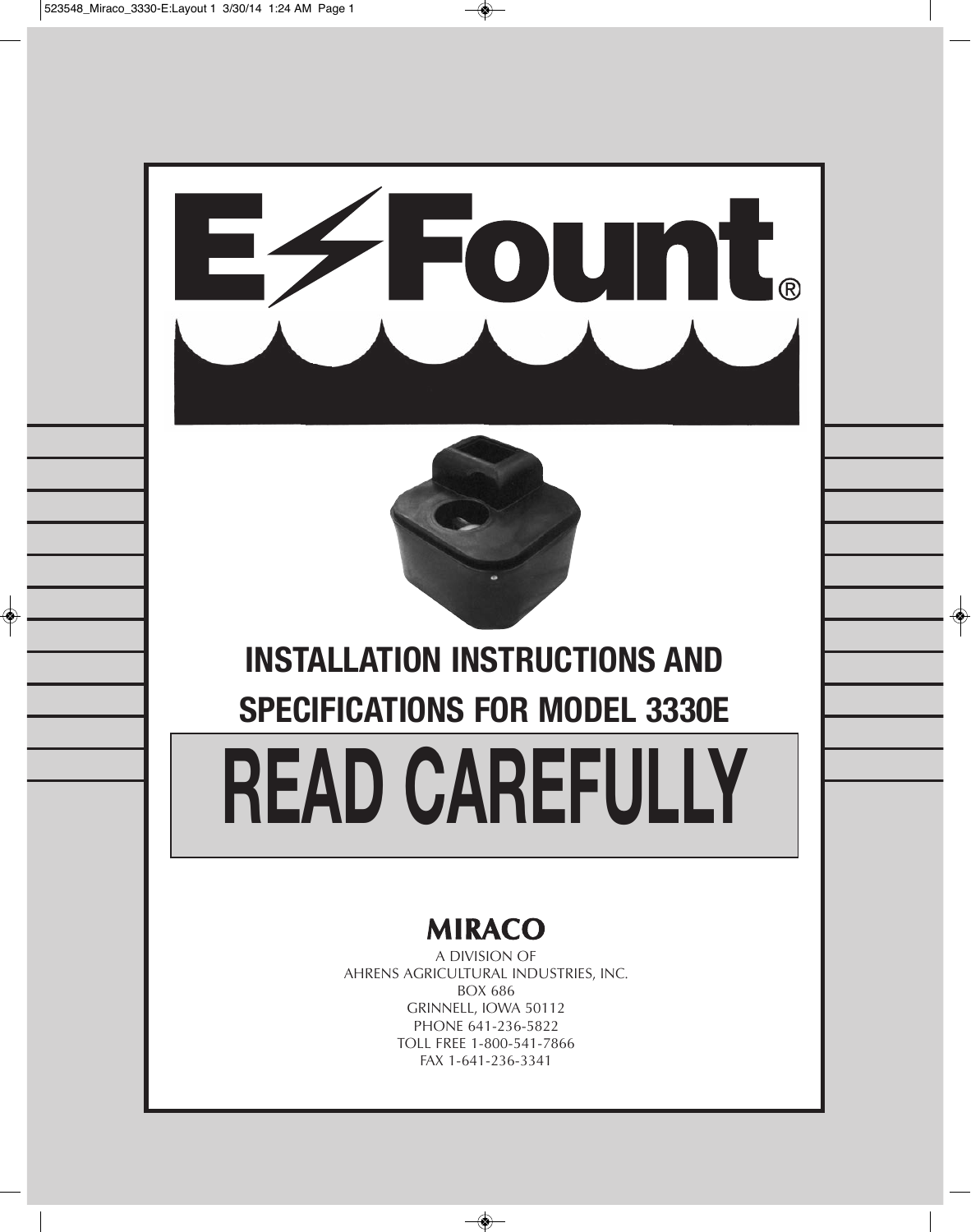## **SPECIFICATIONS**

#### PART 1 - GENERAL

#### A. DESCRIPTION

- 1. The E-fount is the finest operating, lowest cost, energy efficient livestock waterer on the market today. The sealed atmosphere helps prevent the formation of scum and algae. It also prevents tongue injuries from contact with frigid steel.
- 2. All edges are curved and sloped to prevent injury to people and animals.

#### B. WEIGHTS & DIMENSIONS

| Model # | <b>Capacity</b>                          | <b>Gallons</b> | <b>Description</b>              | <b>Dimensions</b>           | Weight |
|---------|------------------------------------------|----------------|---------------------------------|-----------------------------|--------|
| 3330E   | 50 hd. beef<br>30 horses<br>25 hd. dairy | 15             | 1-9" ball closure<br>9" opening | $26" \times 28" \times 16"$ | 50#    |

#### MATERIAL NECESSARY FOR INSTALLATION:  $C_{\cdot}$

- 1. Concrete
- P.V.C. Glue  $2.$
- 3. #834 insulated tube
- 4. Thread sealer or teflon tape
- 5. Electrical connections



#### PART II - MATERIALS, PRODUCTS

- **MATERIALS:** A.
	- High impact Rockite<sub>TM</sub> polyethylene. 1.
- **INSULATION: B.** 
	- $\mathbf{1}$ . The base, cover and lid closures are filled with a 3" thickness of Urethane foam.
- $\mathsf{C}$ . VALVE:
	- 1. Miraco plastic valve with stainless steel rod and ends.
- D. ELECTRICAL
	- 1. Cartridge heater 75 watt
	- 2. Cartridge thermostat

#### NOTE: FOR GRADE A DAIRY USE ONLY - ANTI SYPHON DEVICE.

Remove the rubber plugs from the holes on the under side of the lid and insert the  $3/4$ " PVC pipes provided. This will make your tank a non-syphon water supply for dairy. The PVC pipe is approximately 18" long and hangs down into the water from the top.

2 pipes are needed for Grade A Dairy operations and public water systems.

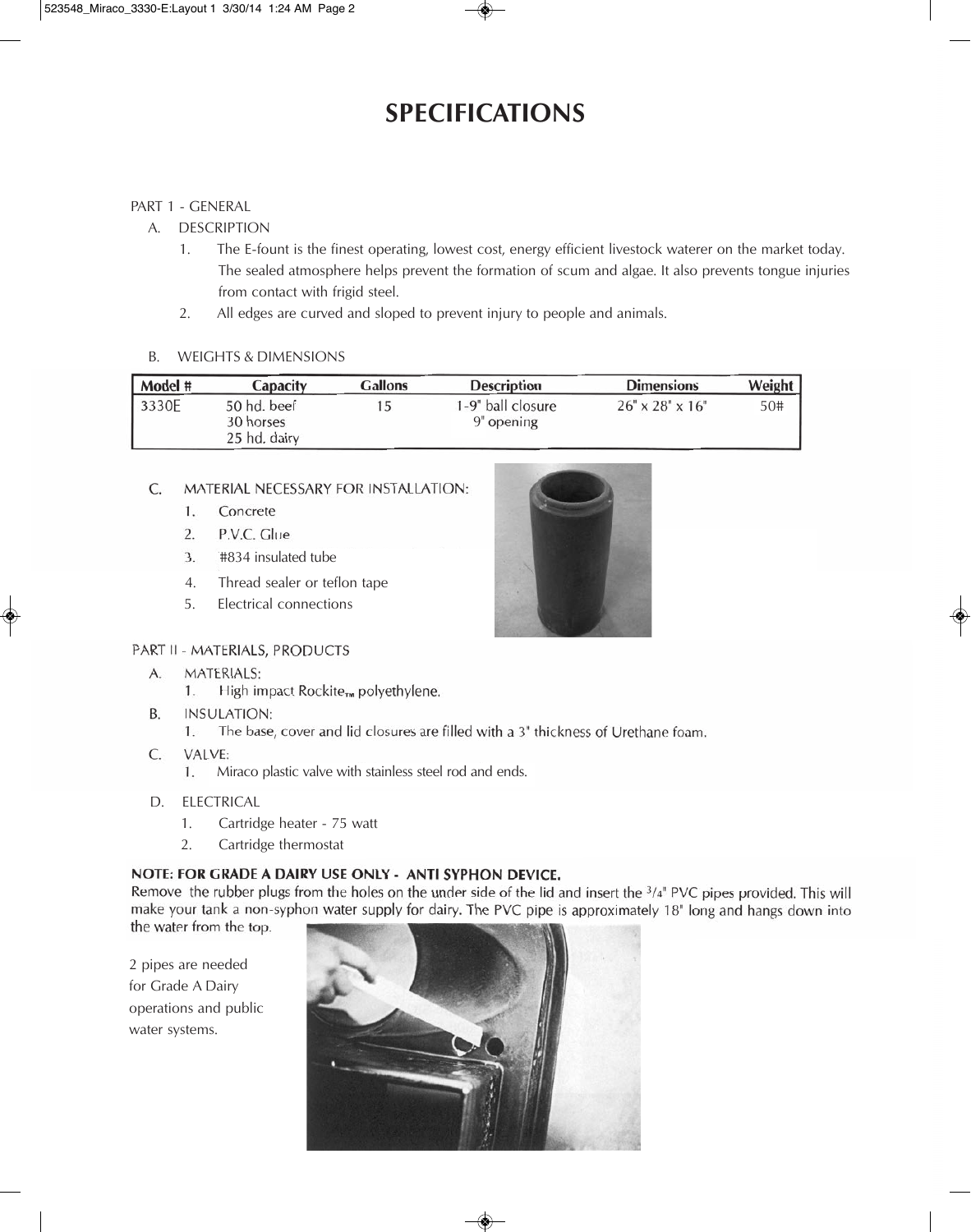# **E FOUNT #3330E**<br>INSTALLATION INSTRUCTIONS

NOTE: For cold climates, insulate the upper portion of your heat well with styrofoam or blue board rigid insulation.



#### Step 1

Install your heat well at least 1' below frost or down to your water line to insure frost free operation. Install the water line so it comes up close to the center of the heat well. Always allow the cement to harden at least 72 hours before you continue to next steps. Place the pipe insulation over the fill line leaving it about 2" above the cement and pull the nylon tie tight so the insulation doesn't slip down. If a small heat well is used, use the heat cable provided by hanging it into the underground cavity.







#### Step 3

After pulling your #14-3 romex or #14-2 with ground up through the hole provided, center your tank and drill 3/8" holes in the cement and drive the 3/8" stainless steel concrete anchors provided.



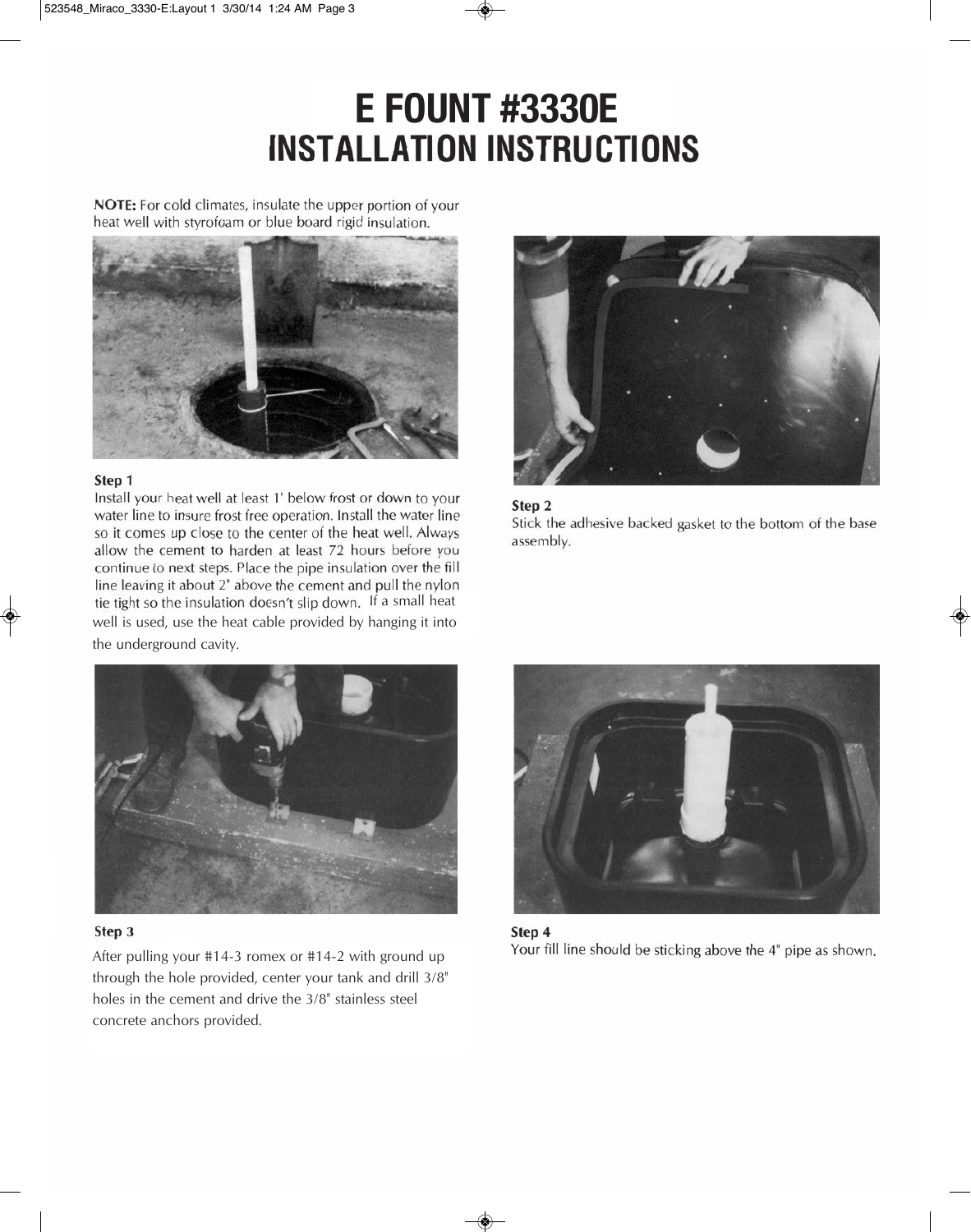

#### Step 5

Measure down  $2^3/4$ <sup>"</sup> and make a mark on your  $^3/4$ <sup>"</sup> fill line or make a mark flush with the top of the 4" pipe and remove the 4" pipe and measure down  $2^3/4$ " to locate the cut location.



#### Step 7

Seal all the threaded joints with pipe sealer or teflon tape. Then glue the entire assembly onto the fill line. Point the fitting towards the near corner of the tank.

Before installing valve turn on water blowing out the line.





Remove the  $4"$  pipe and saw off the  $3/4"$  line at your mark. Remove all filings and clean the outer surface of the pipe.







Step 9 Push the pipe down until the  $3/4$ " fitting comes through the hole in the 4" pipe.





Using pipe thread sealer or teflon tape apply to the threaded end on the valve and screw the valve into the  $3/4$ <sup>"</sup> fitting tightly. Hand tight is usually enough.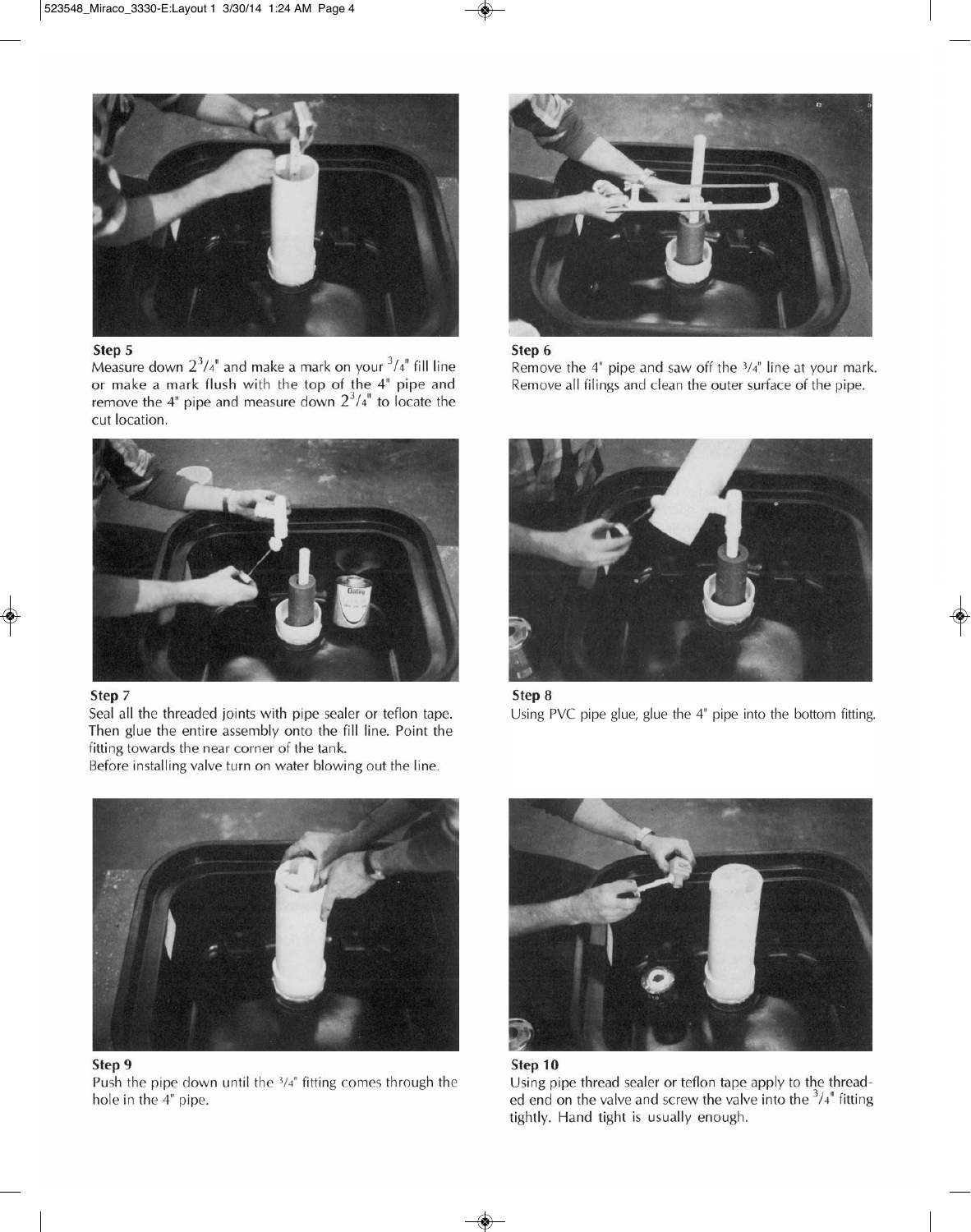

#### Step 11

Attach the float assembly to the lower arm of valve using the <sup>1</sup>/4" thumb screw in the parts bag. Place drain plug in drain hole from the inside only. Place ball in bottom of waterer's base, begin filling. Install top of waterer to base. The final adjustment should be made through access post in the top. Proper water level is achieved when ball just touches the top of waterer. When the tank is full the float assembly should look exactly like the picture above.

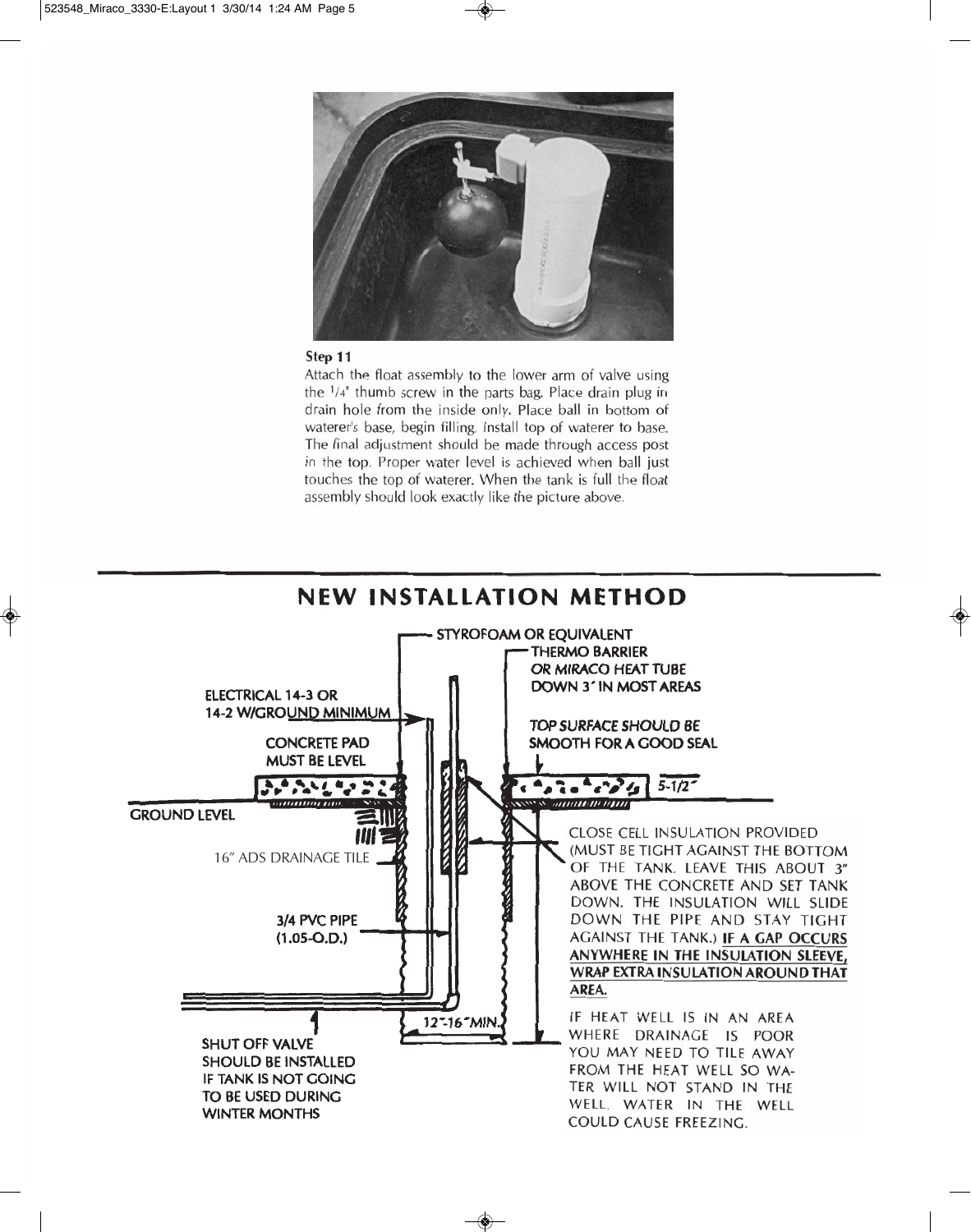### **BASE AND ANCHOR PLATE DIMENSIONS FOR 3330E**

DRILL ANCHOR BOLTS IN AFTER SETTING TANK. USE 3/8" CEMENT DRILL

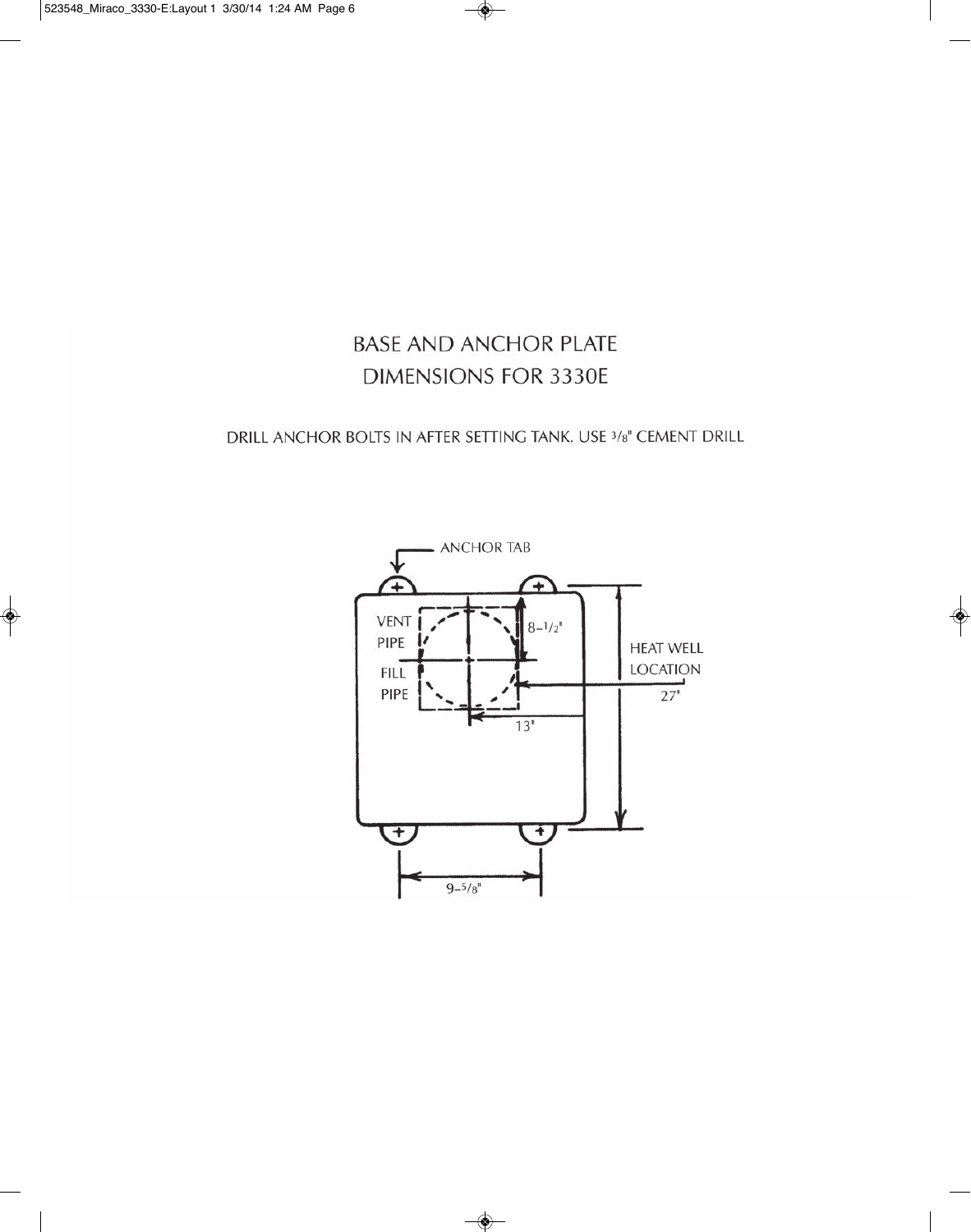

ELECTRICAL CONNECTION-Electrical service must be made and maintained by a qualified electrician. Each fountain must be wired through a fuse box with proper sized wire. (Refer to access plate for electrical requirements.) Hot wire must be run through the thermostat, and the neutral wire run to the white wire or neutral marked wire in junction box. A copper ground rod, buried in a minimum of 10' in soil, must be provided at each fountain. Connect ground wire from rod to ground connection in junction box.

THERMOSTAT-Preset at the factory for 50°.

WARNING-NEVER ALLOW THE E-FOUNT TO SET EMPTY UNLESS THE HEATER HAS BEEN TURNED OFF. ALWAYS DISCONNECT ELECTRICITY TO THE E-FONT BEFORE DRAINING. DAMAGE TO THE TANK CAN OCCUR.

WARNING: THIS INSTALLATION MUST BE MADE AND MAINTAINED IN STRICT CONFORMITY WITH NATIONAL/LOCAL PLUMBING CODES AND NATIONAL/LOCAL ELECTRICAL CODES (CSA IN CANADA). THE APPLICABLE PROVISIONS OF THESE CODES TAKE PRECEDENT. FAILURE TO MAKE AND MAINTAIN ALL INSTALLATIONS PROPERLY MAY RESULT IN LOSS OF LIVESTOCK, PERSONAL INJURY, OR DEATH.

NOTICE: CANADIAN ELECTRICAL CODE-PART 1 REQUIRES LIVESTOCK WATERERS INSTALLED IN FEEDLOTS IN OPEN FEEDING AREAS SHALL BE GROUNDED BY A SEPARATE COPPER GROUNDING CONDUCTOR OR AT LEAST NO.6 AWG TERMINATING AT A POINT WHERE THE BRANCH CIRCUIT RECEIVES ITS SUPPLY.